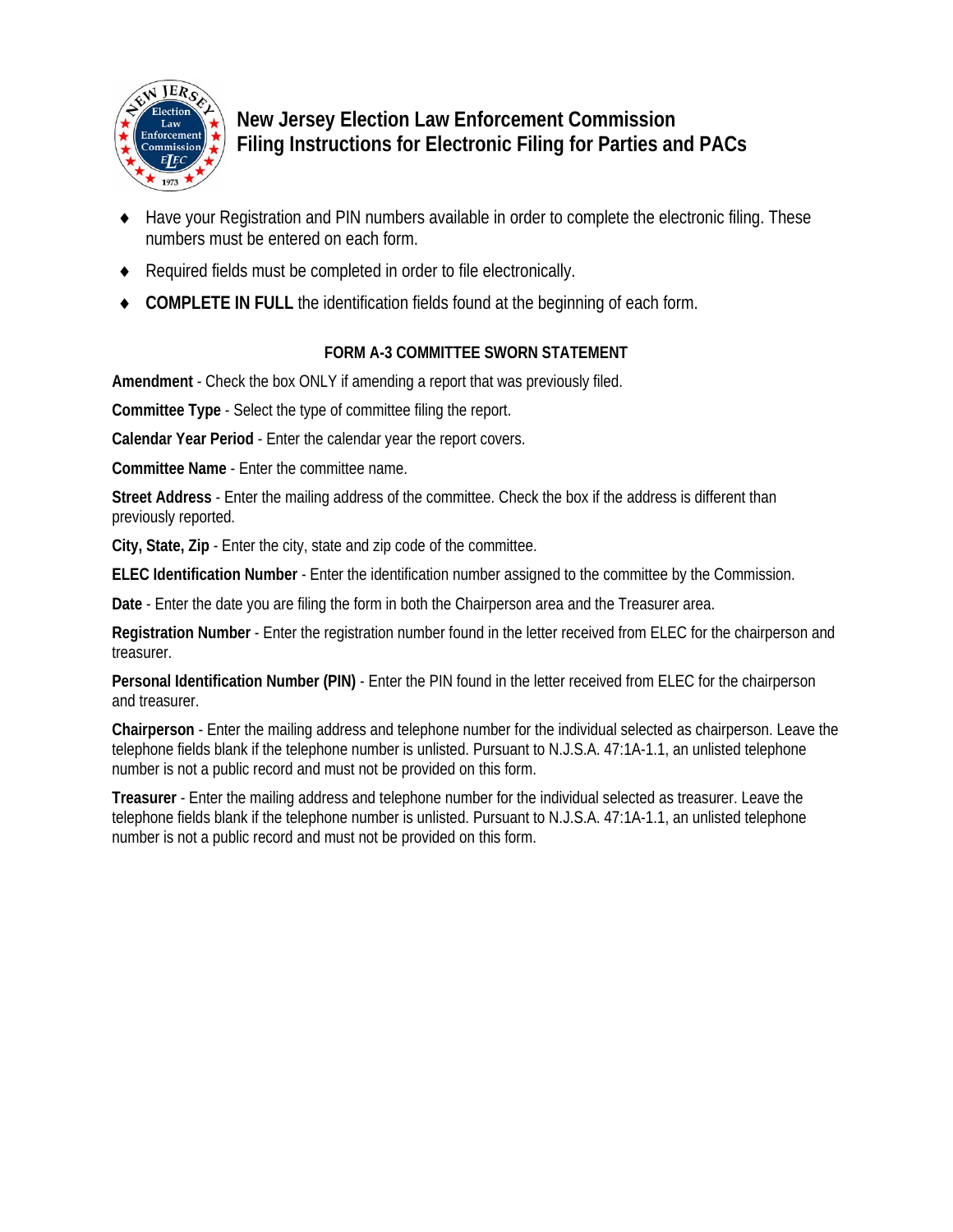#### **FORM D-3 POLITICAL PARTY COMMITTEE - DESIGNATION OF ORGANIZATIONAL TREASURER AND DEPOSITORY**

Select the **Type** of political party committee filing the report.

**Committee Name** - Enter the political party committee name.

**Street Address** - Enter the mailing address of the political party committee.

**City, State, Zip** - Enter the city, state and zip code of the political party committee.

**Day/Evening Telephone** - Leave this field blank if your telephone number is unlisted. Pursuant to N.J.S.A. 47:1A-1.1, an unlisted telephone number is not a public record and must not be provided on this form.

**ELEC Identification Number** - Enter the identification number assigned to the committee by the Commission.

**County** - Select the county where the committee is located. If this is a statewide committee there will not be a selection here, see Municipality.

**Municipality** - Select the municipality where the committee is located. If this is a statewide committee the only selection available is "Statewide."

**Political Party** - Select the committee political party affiliation.

**Type of Filing:** 

**Annual Designation** - Select the years the form covers.

**Amendment** - Indicate what is being amended.

**Additional Depository** - Include the information for the new additional depository on page 2.

**Deputy Treasurer** - Include the information for the deputy treasurer on page 2.

**Chairperson** - Enter the name, mailing address, day and evening telephone numbers for the individual selected as chairperson. Leave the telephone fields blank if the telephone number is unlisted. Pursuant to N.J.S.A. 47:1A-1.1, an unlisted telephone number is not a public record and must not be provided on this form.

**Treasurer** - Enter the name, mailing address, telephone number, resident address and telephone number (if different from mailing address) for the individual selected as treasurer. Leave the telephone fields blank if the telephone number is unlisted. Pursuant to N.J.S.A. 47:1A-1.1, an unlisted telephone number is not a public record and must not be provided on this form.

**Depository** - Enter the name of the bank or depository, mailing address, telephone number, the account name and number.

## **On Page 2:**

If the political party committee has a **second depository**, enter the appropriate information at the top of the page.

List the name(s), mailing address(es) and telephone number(s) of anyone authorized to sign checks or otherwise make transactions on behalf of the campaign in the top section. Pursuant to N.J.S.A. 47:1A1.1, an unlisted telephone number is not a public record and must not be provided on this form.

**Registration Number** - Enter the registration number found in the letter received from ELEC for the chairperson and treasurer.

**Personal Identification Number (PIN)** - Enter the PIN found in the letter received from ELEC for the chairperson and treasurer.

**Date** - Enter the date you are filing the form.

**Treasurer Training ID#** - If the treasurer has received the appropriate Treasurer Training enter the Treasurer Training ID#.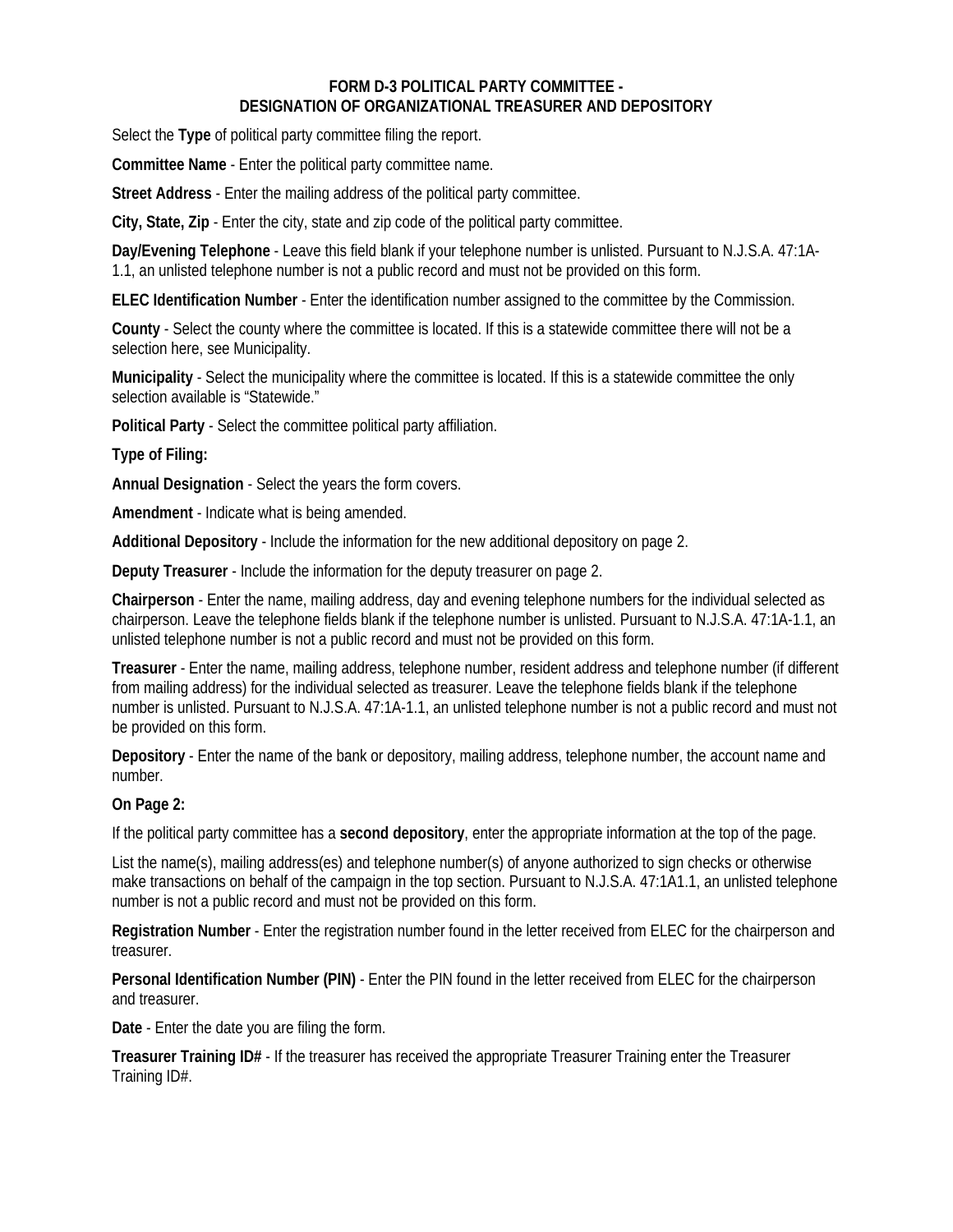#### **FORM C-3 SUPPLEMENTAL CONTRIBUTOR INFORMATION (ALSO USED AS 48-HOUR NOTICE)**

**Amendment** - Check the box ONLY if amending a report that was previously filed.

**Contributions Report Type** - Select the appropriate report type. If you are selecting "Committee Filing Sworn Statement…" you must also select a reporting quarter; i.e. April 15, July 15, October 15 or January 15.

**ELEC Identification Number** - Enter the identification number assigned to the committee by the Commission.

**Filing Year** – Enter the calendar year the report covers.

**Section I** - If the committee address has changed since the last filing check the box.

**Committee Name** - Enter the full committee name.

**Street Address** - Enter the mailing address of the committee.

**City, State, Zip** - Enter the city, state and zip code of the committee.

**Section II** - Contribution Information

**Contributor Name and Address** - Enter the full name and mailing address of the contributing entity.

**Employer Name and Address** - Enter the full name and mailing address of the contributor's employer if the contributor is an individual.

**Date Received** - Enter the date the contribution was received by the committee.

**Aggregate Year to Date** - Enter the total of all contributions (currency, monetary, in-kind or loans) received from this contributor for the calendar year to date.

**Amount** – Enter the amount of the contribution. This figure will be added to the Grand Total figure at the bottom of the page automatically.

**Occupation** - Enter the contributor's occupation if the contributor is an individual.

**Receipt Type** - A = Currency or Check, B = In-Kind, or C = Loan. Check the box if this is a Currency Contribution.

**Description, if In-Kind Contribution** - Enter a specific description of the goods or services provided.

**Registration Number** - Enter the registration number found in the letter received from ELEC for the treasurer.

**Personal Identification Number (PIN)** - Enter the PIN found in the letter received from ELEC for the treasurer.

**Date** - Enter the date you are filing the form.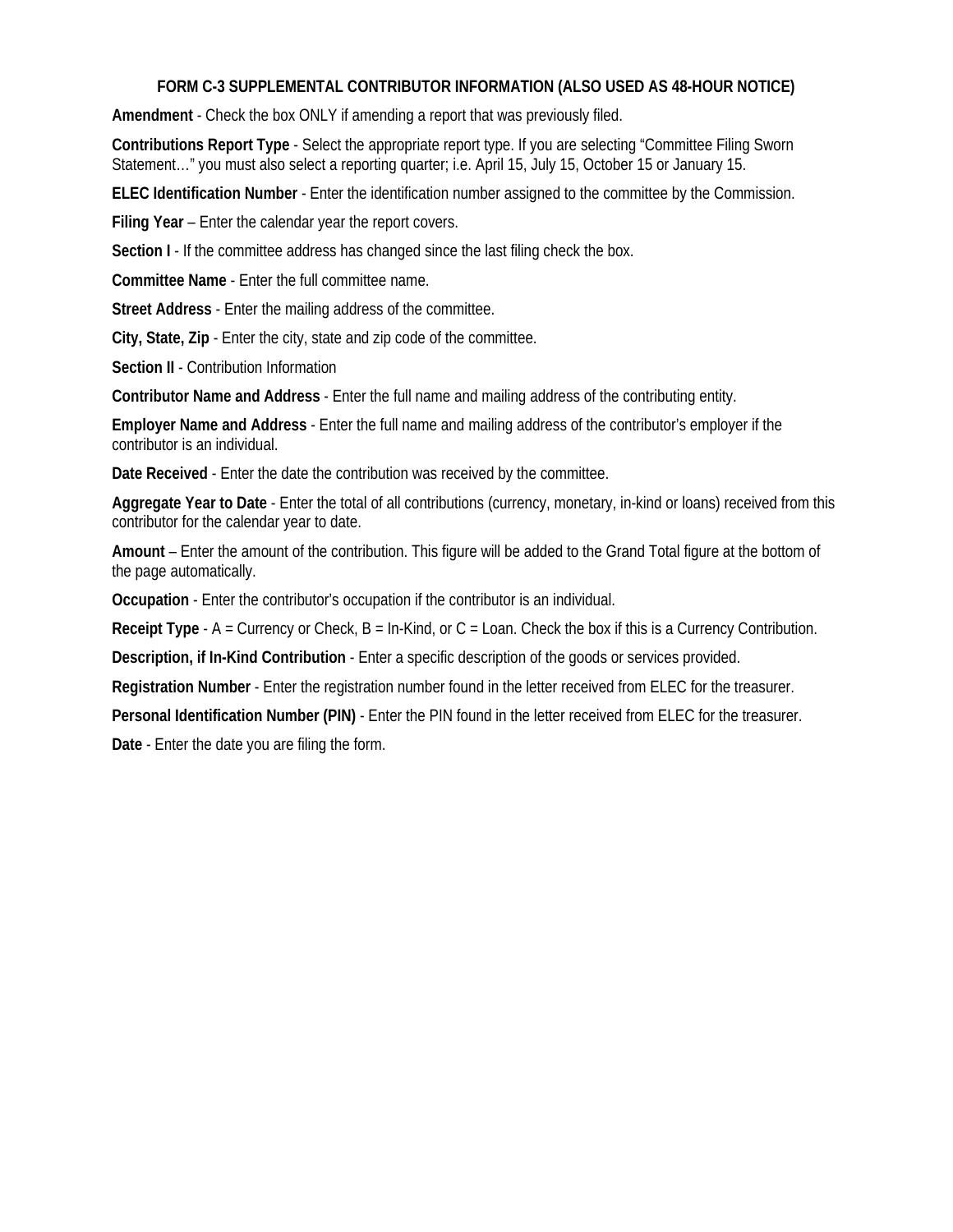## **FORM E-3 SUPPLEMENTAL EXPENDITURE INFORMATION (USED AS 48-HOUR NOTICE)**

**Amendment** - Check the box ONLY if amending a report that was previously filed.

**Filing Period** - Select the appropriate filing period.

**Full Committee Name** - Enter the full committee name.

**Street Address** - Enter the mailing address of the committee.

**City, State, Zip** - Enter the city, state and zip code of the committee.

**Day/Evening Telephone** - Leave this field blank if your telephone number is unlisted. Pursuant to N.J.S.A. 47:1A-1.1, an unlisted telephone number is not a public record and must not be provided on this form.

**ELEC Identification Number** - Enter the identification number assigned to the committee by the Commission.

#### **Expenditure Information**

**Payment Date** - Enter the date the check was written.

**Check No.** - Enter the check number.

**Purpose** - Enter a specific description of the disbursement.

**Amount Incurred/Not Paid** - Enter the remaining balance if the full amount was not paid during this reporting period.

**Amount Disbursed** - Enter the amount of the payment. This figure will be added to the Grand Total figure at the bottom of the page automatically.

**Full Name and Complete Mailing Address of Payee** - Enter the name and complete mailing address from whom the purchase was made.

**Independent Expenditure** – Check the box if this expenditure was made independent of any candidate or committee.

**Expenditures on Behalf of Candidate(s)/Committee(s) (Identify Recipient)** 

**Candidate/Committee Full Name** - Enter the full name of the recipient candidate or joint candidates committee.

**Election Date** - Enter the date of the election the candidate(s) is participating in.

**Election District or Municipality** - Enter the legislative district for legislative candidate(s); enter the county for county-wide candidate(s) and enter the county and municipality for local candidate(s).

**Prorated Amount** - Enter the amount spent on each candidate.

**Registration Number** - Enter the registration number found in the letter received from ELEC for the treasurer.

**Personal Identification Number (PIN)** - Enter the PIN found in the letter received from ELEC for the treasurer.

**Date** - Enter the date you are filing the form.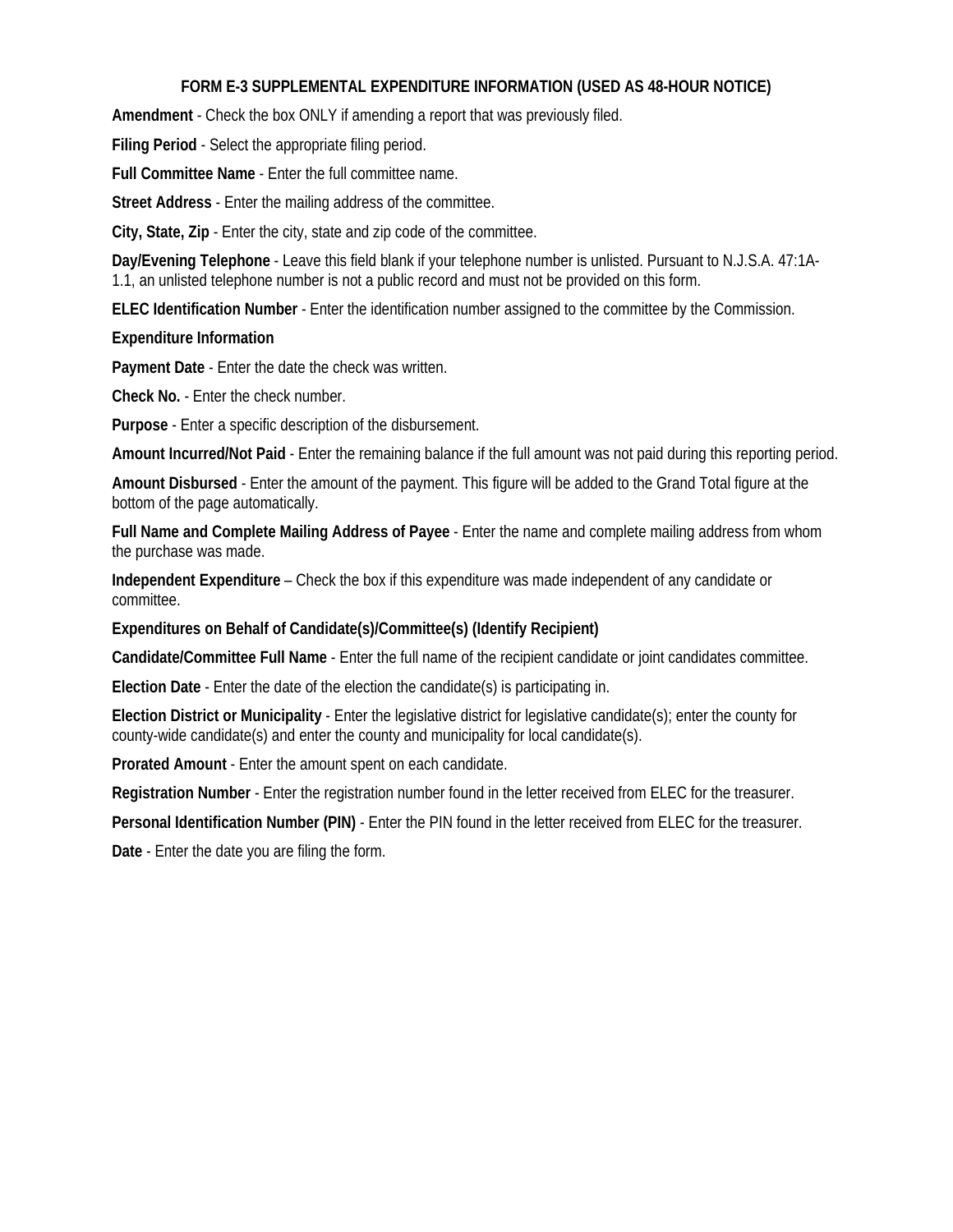## **FORM D-4 CONTINUING POLITICAL COMMITTEE –**

#### **REGISTRATION STATEMENT AND DESIGNATION OF ORGANIZATIONAL DEPOSITORY**

**Committee Name** – Enter the continuing political committee name.

**Identifying Title or Acronym** – Enter the abbreviation or acronym to be used by the continuing political committee, if applicable.

**Street Address** – Enter the mailing address of the continuing political committee.

**City, State, Zip** – Enter the city, state and zip code of the continuing political committee.

**Day/Evening Telephone** – Leave this field blank if the telephone number is unlisted. Pursuant to N.J.S.A. 47:1A-1.1, an unlisted telephone number is not a public record and must not be provided on this form.

**ELEC Identification Number** – Enter the identification number assigned to the committee by the Commission. This number is provided once the committee has been approved.

**County** – Select the county where the committee is located. A statewide committee does not make a selection here, see Municipality.

**Municipality** – Select the municipality where the committee is located. A statewide committee selects "Statewide."

**Political Party** – Select the committee political party affiliation, or nonpartisan.

**Type of Filing:** 

**Initial Registration Statement** – If the continuing political committee is seeking to be registered with ELEC.

**Additional Depository** – Include the information for the new depository on page 2.

**Deputy Treasurer** – Include the information for the Deputy Treasurer on page 2.

**Amendment** – Indicate what is being amended.

**Chairperson** – Enter the name, mailing address and telephone number for the individual selected as chairperson. Leave a telephone field blank if the telephone number is unlisted. Pursuant to N.J.S.A. 47:1A-1.1, an unlisted telephone number is not a public record and must not be provided on this form.

**Employer Name and Address** – Enter the employer information for the chairperson.

**Treasurer** – Enter the name, mailing address, resident address (if different from mailing address) and relevant telephone numbers for the individual selected as treasurer. Leave a telephone field blank if the telephone number is unlisted. Pursuant to N.J.S.A. 47:1A-1.1, an unlisted telephone number is not a public record and must not be provided on this form.

**Employer Name and Address** – Enter the employer information for the treasurer.

**Depository** – Enter the name of the bank or depository, mailing address, telephone number, the account name and number.

#### **On Page 2:**

If the continuing political committee has a **second depository**, enter the appropriate information at the top of the page.

**Authorized Signers** – In this section, enter the name(s), mailing address(es) and telephone number(s) of anyone authorized to sign checks or otherwise make transactions on behalf of the continuing political committee. Leave the telephone fields blank if the telephone number is unlisted. Pursuant to N.J.S.A. 47:1A-1.1, an unlisted telephone number is not a public record and must not be provided on this form.

General Organizational Category or Affiliation – Select one category which best represents the continuing political committee. If no category represents the committee select other and provide a description.

**Persons/Entities Having Direct/Indirect Control over the Affairs of the Continuing Political Committee** - In this section, enter the name, occupation, mailing address, and employer name and mailing address of persons/entities having direct/indirect control over the committee.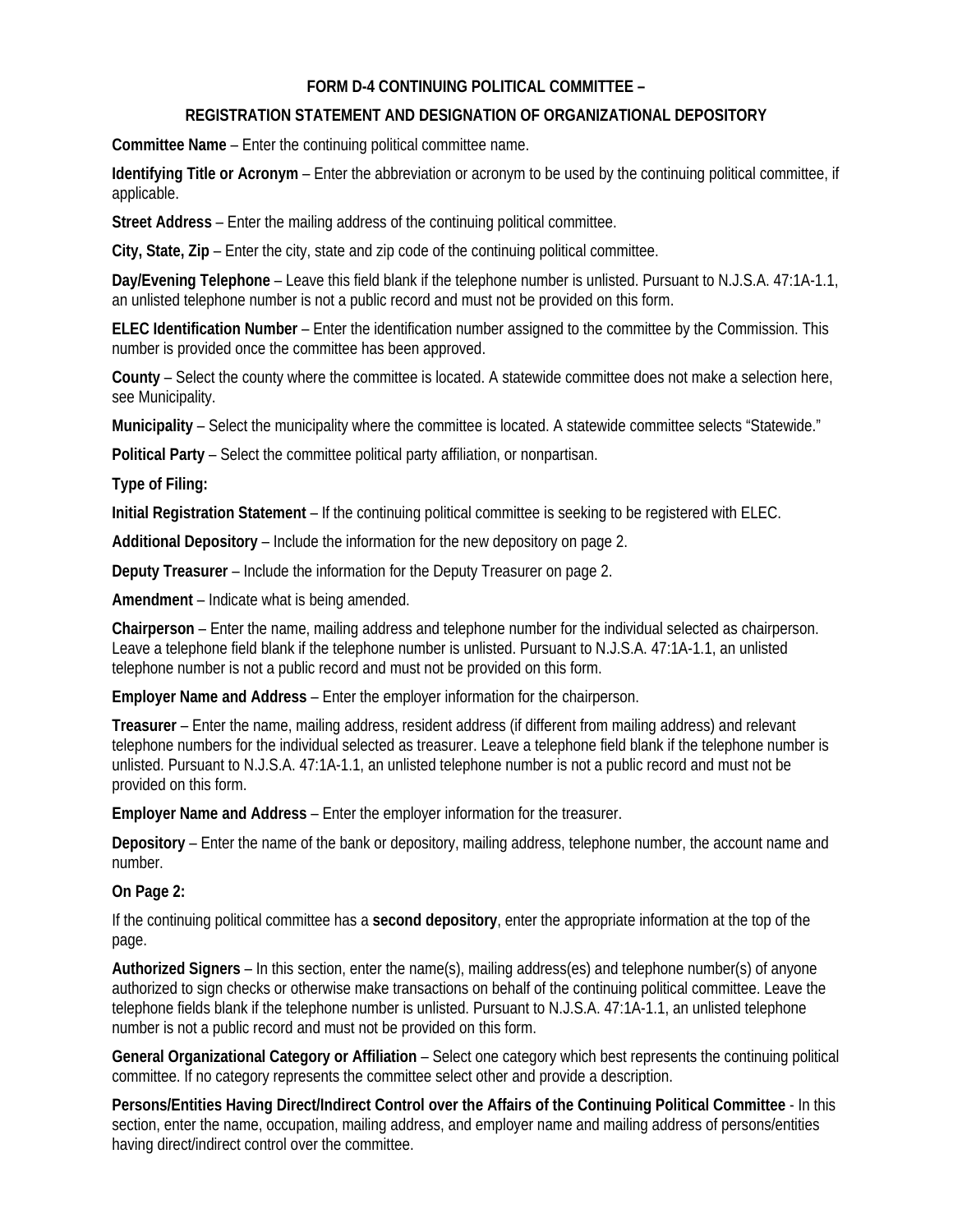## **Persons/Entities, not Already Listed, Involved in the Initial Organization of the Continuing Political**

**Committee** - In this section, enter the name(s), occupation, mailing address, and employer name and mailing address of persons/entities, not already listed, who directly or through an agent, participated in the initial organization of the committee.

**Describe Objectives** – Describe the economic, political or other particular interests and objectives to be advanced by the continuing political committee.

**Agent to Accept Service of Legal Process** – Name and resident address of a resident of New Jersey who has been designated by the continuing political committee as its agent to accept service of legal process.

**Has a New Jersey Candidate (other than federal) Established, Authorized, Maintained, or Participated** 

**Directly/Indirectly in Management or Control of the Continuing Political Committee** – Select Yes or No.

**Total Amount of Money Raised This Year and Next Year** – Provide an estimate.

**Amount, from above, Spent for New Jersey Election-Related Activity** – Provide an estimate.

**What Percentage of the Amount, from above, Will be Used for New Jersey Election-Related Activity** – Provide an estimate.

**Is Making Contributions or other Election-Related Activity a Major Purpose of the Continuing Political** 

**Committee?** – Select Yes or No.

**Describe the other Types of Expenditures to be Made by the Continuing Political Committee** – Other than election-related expenditures.

**Will the Continuing Political Committee Solicit Funds from the Public for New Jersey Election-Related** 

**Activity** – Check the appropriate line(s). Provide an estimated percentage of funds to be raised outside New Jersey if "both" selected.

**Will the Continuing Political Committee Solicit Funds with the Stated/Principal Purpose of Making** 

**Contributions to New Jersey Candidates/Committees?** – Select Yes or No.

**Does the Continuing Political Committee File with the Federal Election Commission?** – Select Yes or No.

**Registration Number** – Enter the registration number found in the letter received from ELEC for the treasurer and chairperson.

**Personal Identification Number (PIN)** – Enter the PIN found in the letter received from ELEC for the treasurer and chairperson.

**Date** – Enter the date you are filing the form.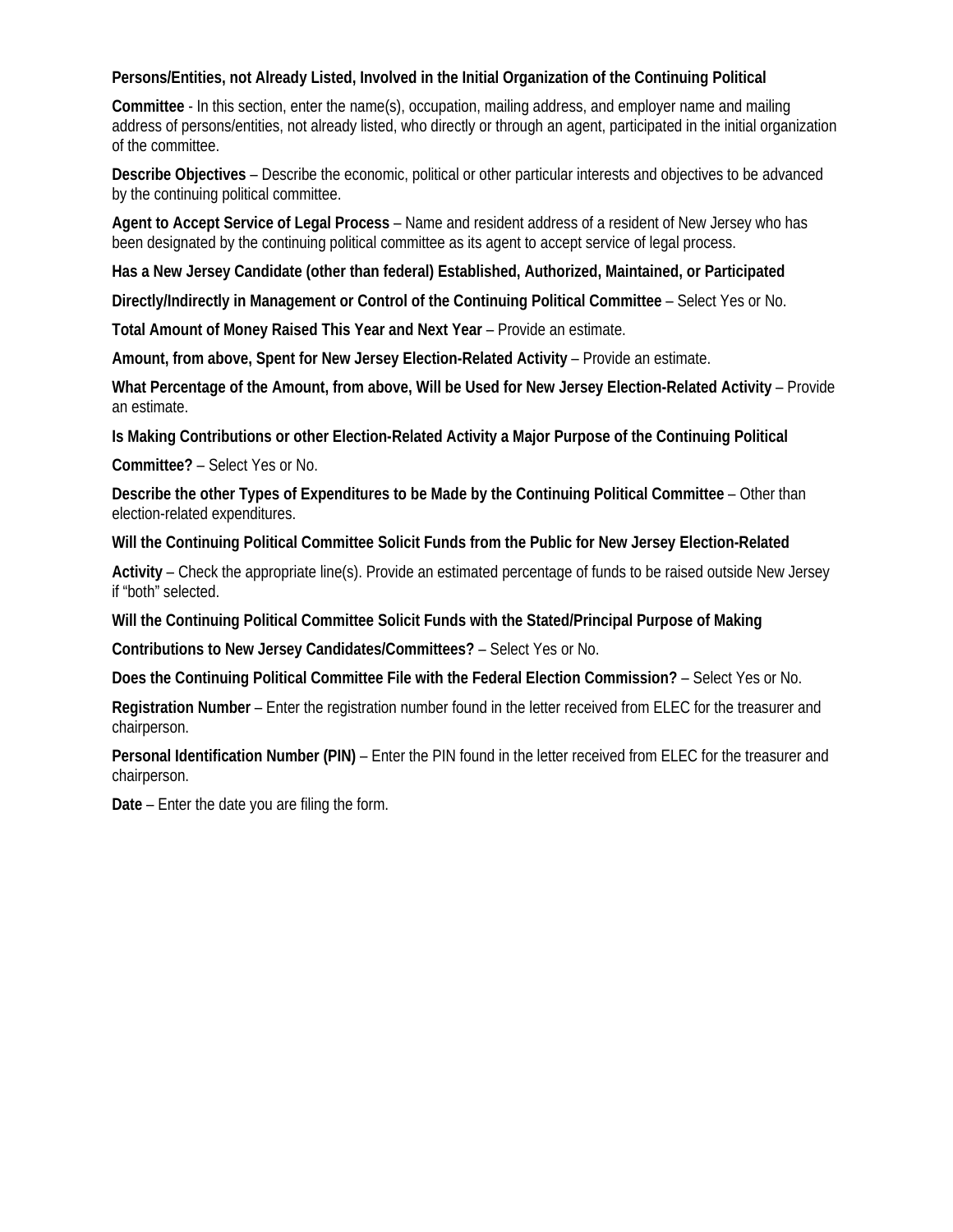## **FORM D-5 LEGISLATIVE LEADERSHIP COMMITTEE - REGISTRATION STATEMENT AND DESIGNATION OF ORGANIZATIONAL DEPOSITORY**

**Committee Name** - Enter the full committee name.

**Identifying Title and/or Acronym** - Enter the approved abbreviation or acronym used by the committee.

**Street Address** - Enter the mailing address of the committee.

**City, State, Zip** - Enter the city, state and zip code of the committee.

**Day/Evening Telephone** - Leave this field blank if your telephone number is unlisted. Pursuant to N.J.S.A. 47:1A-1.1, an unlisted telephone number is not a public record and must not be provided on this form.

**Name of Legislative Leader** - Enter the name of the current Legislative Leader.

**Select** whether the committee is in the Senate or General Assembly.

**ELEC Identification Number** - Enter the identification number assigned to the committee by the Commission.

**Political Party** - Select the committee political party affiliation.

**Type of Filing:** 

**Initial Registration Statement** – If the legislative leadership committee is seeking to be registered with ELEC.

**Additional Depository** – Include the information for the new depository on page 2.

**Deputy Treasurer** – Include the information for the Deputy Treasurer on page 2.

**Amendment** – Indicate what is being amended.

**Depository** - Enter the name of the bank or depository, mailing address, telephone number, the account name and number.

#### **On Page 2:**

If the legislative leadership committee has a **second depository**, enter the appropriate information at the top of the page.

**Authorized Signers** - In the next section, enter the name(s), mailing address(es) and telephone number(s) of anyone authorized to sign checks or otherwise make transactions on behalf of the legislative leadership committee. Leave the telephone fields blank if the telephone number is unlisted. Pursuant to N.J.S.A. 47:1A-1.1, an unlisted telephone number is not a public record and must not be provided on this form.

**Agent to Accept Service of Legal Process** - Name and resident address of a resident of New Jersey who has been designated by the committee as its agent to accept service of legal process.

**Copy of the Bylaws** - Indicate whether a copy of the committee bylaws is being filed or no bylaws have been adopted by the committee.

**Registration Number** - Enter the registration number found in the letter received from ELEC for the Legislative Leader and the treasurer.

**Personal Identification Number (PIN)** - Enter the PIN found in the letter received from ELEC for the Legislative Leader and the treasurer.

**Date** - Enter the date you are filing the form.

**Treasurer Training ID#** - If the treasurer has received the appropriate Treasurer Training enter the Treasurer Training ID#.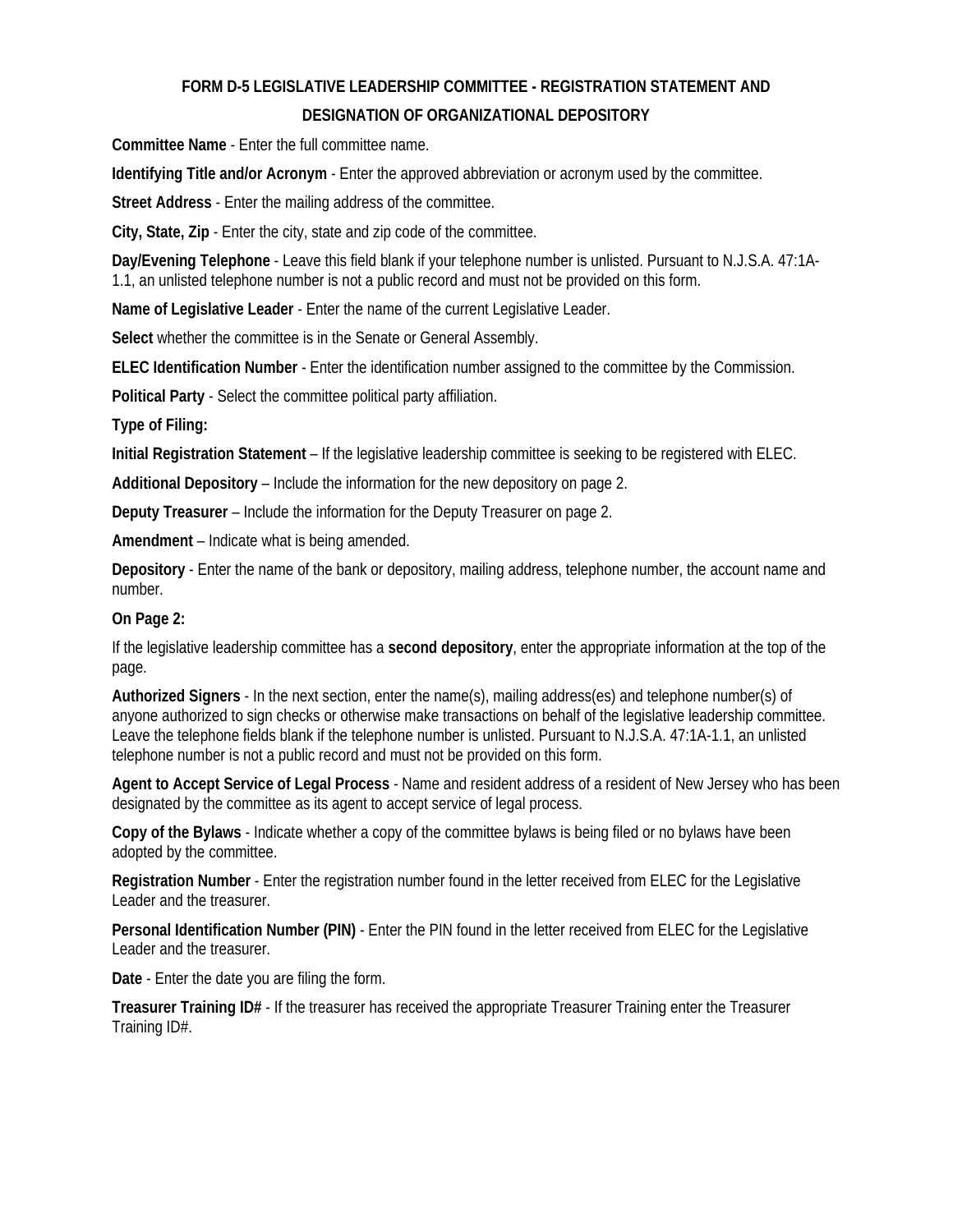## **FORM D-5N LEGISLATIVE LEADERSHIP COMMITTEE - NOTICE OF MEMBERSHIP**

**Committee Name** - Enter the full committee name.

**ELEC Identification Number** - Enter the identification number assigned to the committee by the Commission.

**Chairperson** - Enter the chairperson name.

**Street Address** - Enter the mailing address of the committee.

**City, State, Zip** - Enter the city, state and zip code of the committee.

**Day/Evening Telephone** - Leave this field blank if your telephone number is unlisted. Pursuant to N.J.S.A. 47:1A-1.1, an unlisted telephone number is not a public record and must not be provided on this form.

**Vice-Chairperson Name** - Enter the vice-chairperson name.

**Street Address** - Enter the mailing address of the committee.

**City, State, Zip** - Enter the city, state and zip code of the committee.

**Day/Evening Telephone** - Leave this field blank if your telephone number is unlisted. Pursuant to N.J.S.A. 47:1A-1.1, an unlisted telephone number is not a public record and must not be provided on this form.

#### **List the Name(s), Mailing Address(es) and Telephone Number(s) of All Other Members of the Legislative**

**Leadership Committee** - Enter the name, mailing address and telephone number of all other members of the committee. Leave the telephone fields blank if the telephone number is unlisted. Pursuant to N.J.S.A. 47:1A-1.1, an unlisted telephone number is not a public record and must not be provided on this form.

**Registration Number** - Enter the registration number found in the letter received from ELEC for the treasurer.

**Personal Identification Number (PIN)** - Enter the PIN found in the letter received from ELEC for the treasurer.

**Date** - Enter the date you are filing the form.

**Treasurer Training ID#** - If the treasurer has received the appropriate Treasurer Training enter the Treasurer Training ID#.

On Page 2:

**List the Name(s), Mailing Address(es) and Telephone Number(s) of All Other Members of the Legislative** 

**Leadership Committee (continued)** - Enter the name, mailing address and telephone number of all other members of the committee. Leave the telephone fields blank if the telephone number is unlisted. Pursuant to N.J.S.A. 47:1A-1.1, an unlisted telephone number is not a public record and must not be provided on this form.